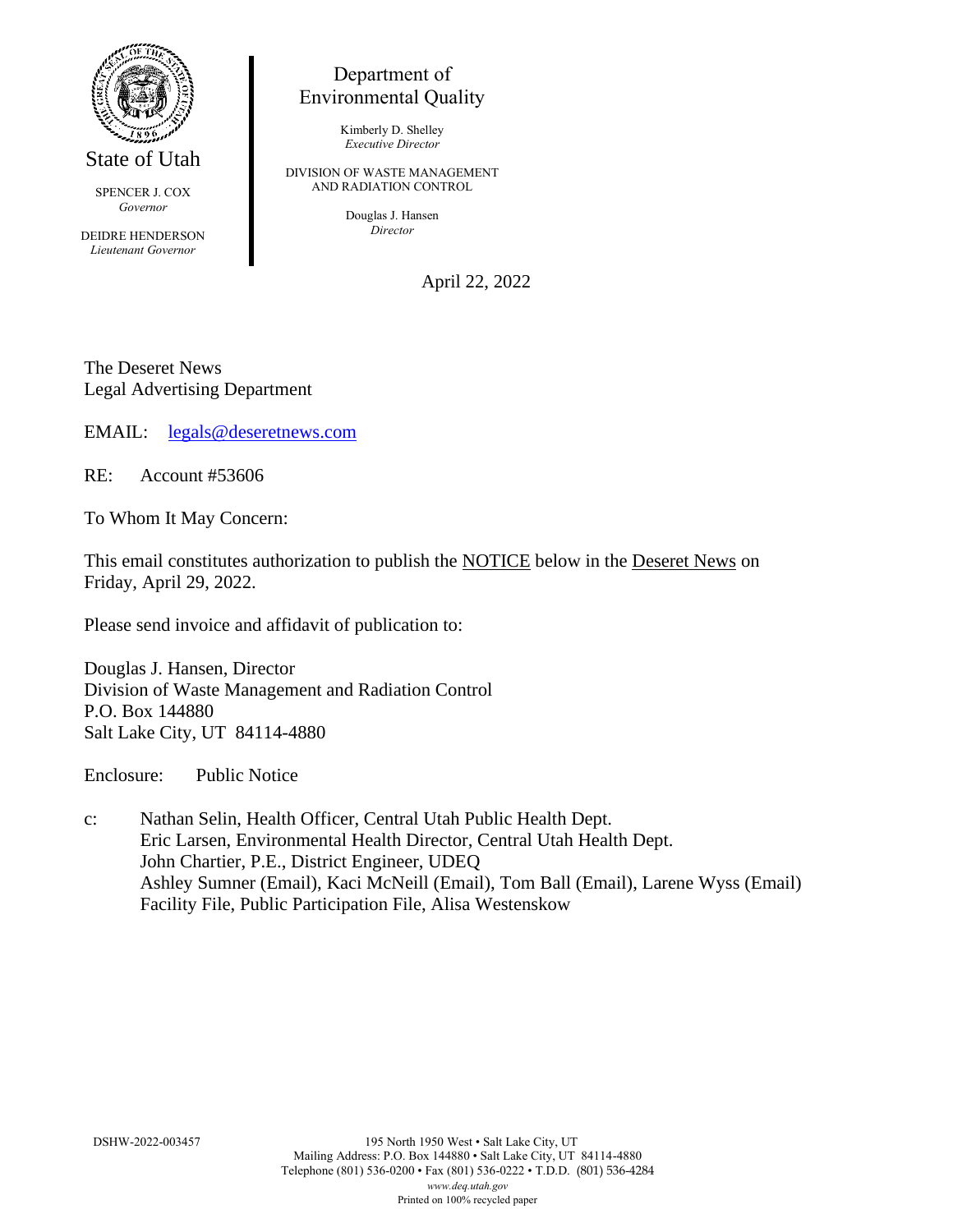

State of Utah

SPENCER J. COX *Governor*

DEIDRE HENDERSON *Lieutenant Governor*

# Department of Environmental Quality

Kimberly D. Shelley *Executive Director*

DIVISION OF WASTE MANAGEMENT AND RADIATION CONTROL

> Douglas J. Hansen *Director*

> > April 22, 2022

The Salt Lake Tribune Legal Advertising Department

EMAIL: [legals@sltrib.com](mailto:legals@sltrib.com)

RE: Account #SLT0010250

To Whom It May Concern:

This email constitutes authorization to publish the NOTICE below in the Salt Lake Tribune on Sunday, May 1, 2022.

Please send invoice and affidavit of publication to:

Douglas J. Hansen, Director Division of Waste Management and Radiation Control P.O. Box 144880 Salt Lake City, UT 84114-4880

Enclosure: Public Notice

c: Nathan Selin, Health Officer, Central Utah Public Health Dept. Eric Larsen, Environmental Health Director, Central Utah Health Dept. John Chartier, P.E., District Engineer, UDEQ Ashley Sumner (Email), Kaci McNeill (Email), Tom Ball (Email), Larene Wyss (Email) Facility File, Public Participation File, Alisa Westenskow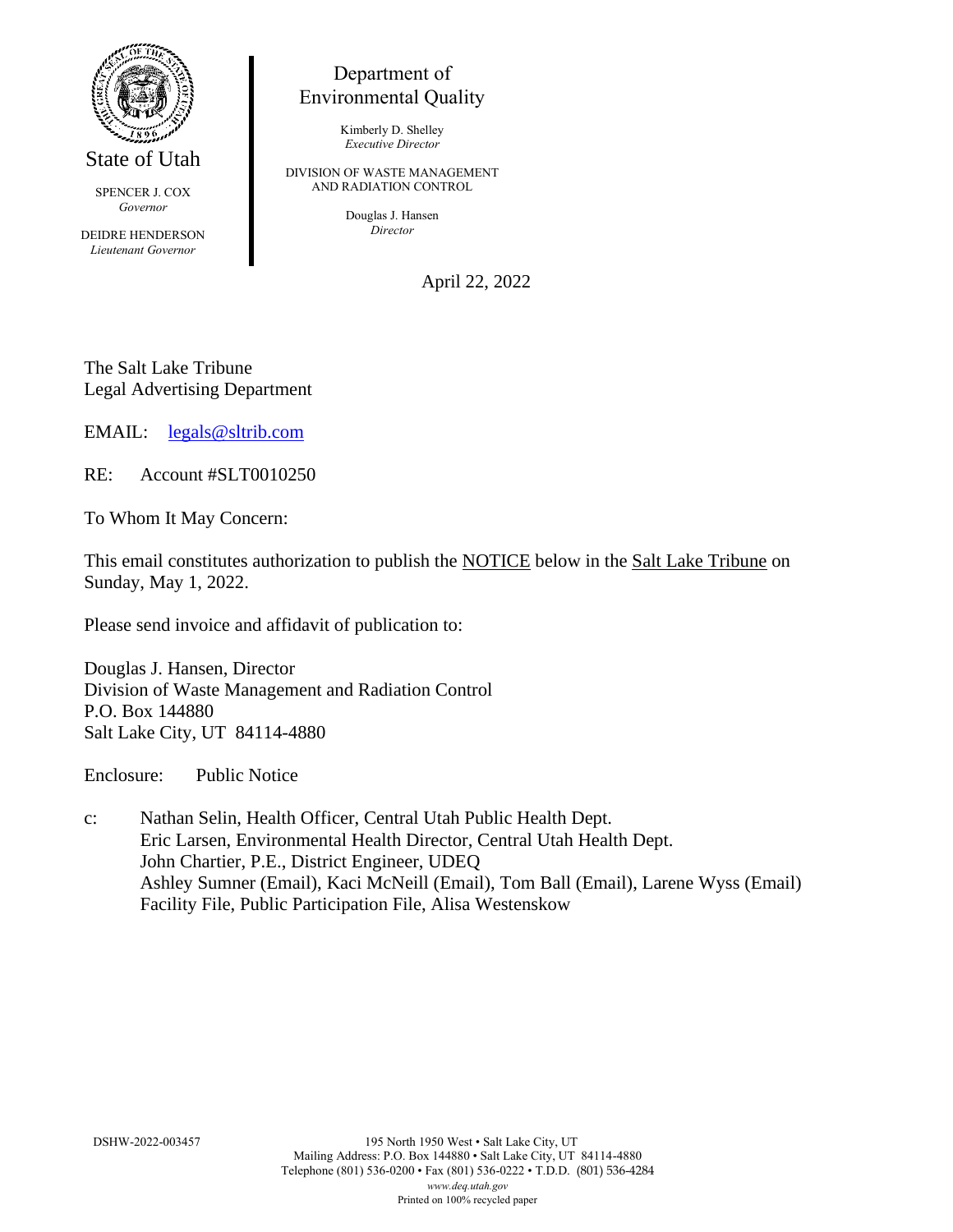

State of Utah

SPENCER J. COX *Governor*

DEIDRE HENDERSON *Lieutenant Governor*

# Department of Environmental Quality

Kimberly D. Shelley *Executive Director*

DIVISION OF WASTE MANAGEMENT AND RADIATION CONTROL

> Douglas J. Hansen *Director*

> > April 22, 2022

#### Millard County Chronicle Progress Legal Advertising Department

EMAIL: [leagals@millardccp.com](mailto:leagals@millardccp.com)

To Whom It May Concern:

This email constitutes authorization to publish the NOTICE below in the Millard County Chronicle Progress on Wednesday, April 27, 2022.

Please send invoice and affidavit of publication to:

Douglas J. Hansen, Director Division of Waste Management and Radiation Control P.O. Box 144880 Salt Lake City, Utah 84114-4880

Enclosure: Public Notice

c: Nathan Selin, Health Officer, Central Utah Public Health Dept. Eric Larsen, Environmental Health Director, Central Utah Health Dept. John Chartier, P.E., District Engineer, UDEQ Ashley Sumner (Email), Kaci McNeill (Email), Tom Ball (Email), Larene Wyss (Email) Facility File, Public Participation File, Alisa Westenskow